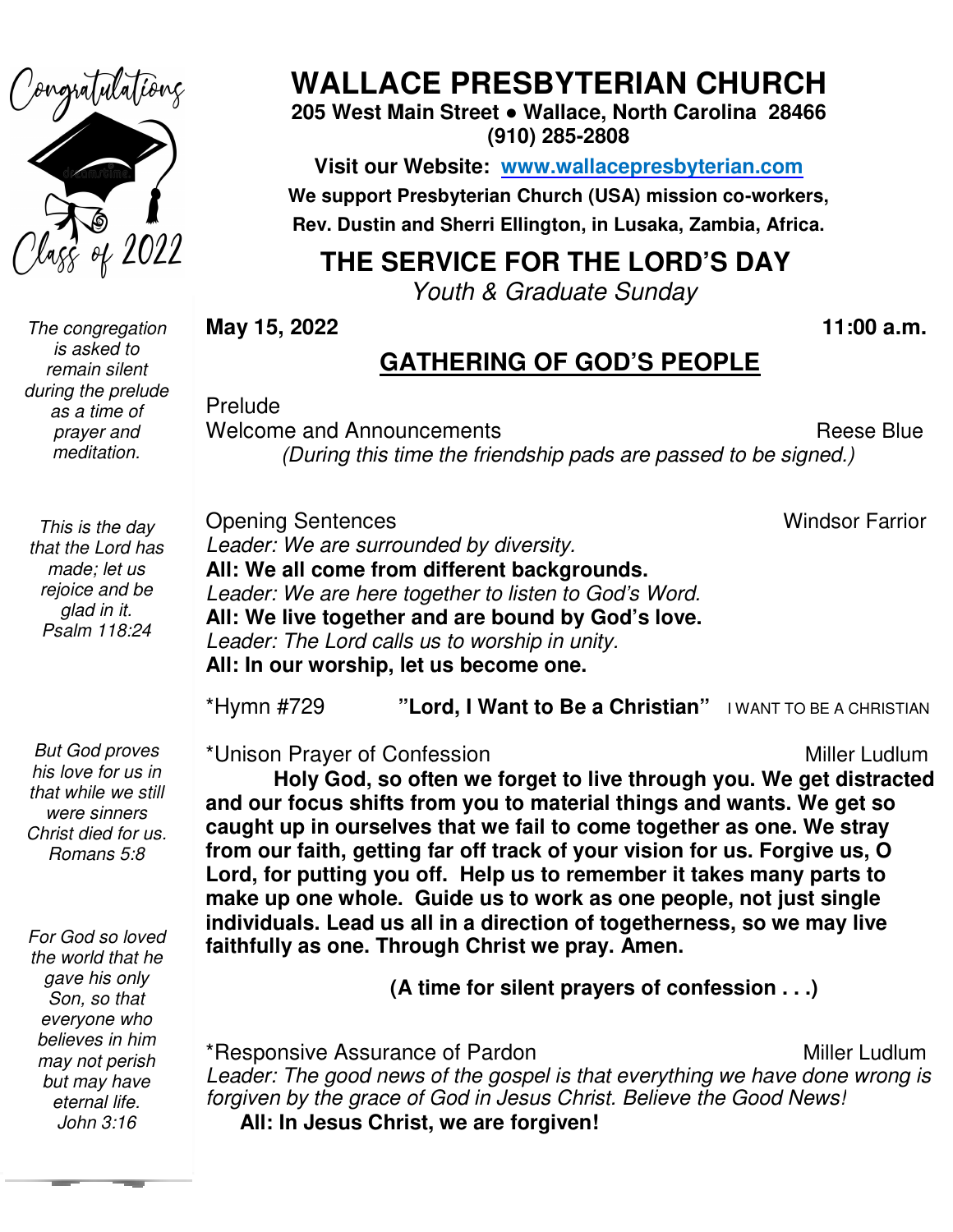

Gloria Patri **Glory Be to the Father** Windsor Farrior **Glory be to the Father, and to the Son, and to the Holy Ghost; as it was in the beginning, is now, and ever shall be, world without end. Amen, amen.** 

#### **PROCLAIMING GOD'S WORD**

Recognition of 2022 Graduates and Presentation of Bibles



Children's Sermon **Reese Blue** 

 **Holy God, open our hearts and minds to hear your Good News. Through your Word unite us as your church so that we can more faithfully**  Prayer for Illumination **Hayes** Skidmore **do the work of Christ our Lord. Through him we pray. Amen.** 

| An intelligent |
|----------------|
| mind acquires  |
| knowledge, and |
| the ear of the |
| wise seeks     |
| knowledge.     |
| Proverbs 18:15 |
|                |

| <b>Old Testament Lesson</b> | Psalm 118:1,24          | Hannah Floyd |
|-----------------------------|-------------------------|--------------|
| New Testament Lesson        | 1 Thessalonians 5:16-18 | Hannah Floyd |
| Sermon                      |                         | James Sills  |

A Time for Silent Reflection

Pastoral Prayer with The Lord's Prayer **Franchise Sills** James Sills



 **the power and the glory, forever. Amen. Our Father who art in heaven, hallowed be Thy name. Thy kingdom come, Thy will be done, on earth as it is in heaven. Give us this day our daily bread; and forgive us our debts, as we forgive our debtors; and lead us not into temptation, but deliver us from evil. For Thine is the kingdom and** 



#### **GIVING THANKS TO GOD**

Presentation of Tithes and Offerings The Manuscripture of Tithes and Offerings The Manuscripture of the U.J. Rouse

Jude Whitfield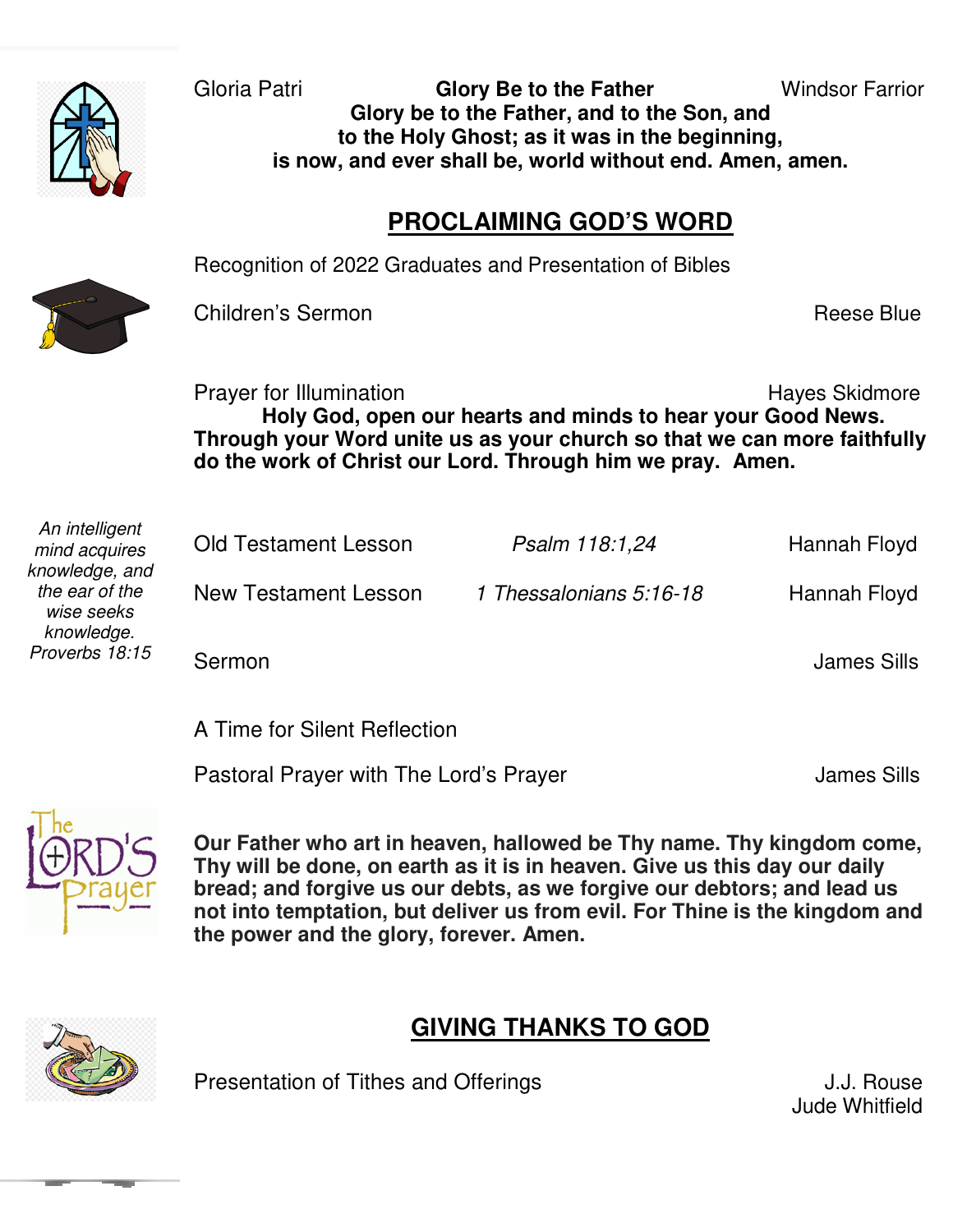**Offertory** *But thanks be to es*<br> *es*<br> *y*<br> *t.* \*Doxology<br> *Praise God from whom all blessings flow:* Hannah Floyd<br> *Praise God from whom all blessings flow:* Hannah Floyd Hayes Skidmore *God, who gives*  J.J. Rouse *us the victory through our Lord*  \*Doxology Hannah *Jesus Christ. Thanks be to God Praise God from whom all blessings flow;<br>Praise Him all creatures here below;<br>Praise Him above ye heavenly host;<br>Praise Father, Son, and Holy Ghost. Amen. Praise God from whom all blessings flow; Praise Him all creatures here below; for his Praise Him above ye heavenly host; indescribable gift! 1 Corinthians 15:57 & 2 Corinthians 9:15*  \*Prayer of Dedication **Fisher Blanton Prayer** of Dedication **Fisher Blanton** \*The Affirmation of Faith: The Apostles' Creed' Fisher Blanton Affirmation **I believe in God the Father Almighty, Maker of heaven and earth.** heaven and earth.<br> **and Soluty Son Son Conceived by the Holy Ghost,<br>
re Virgin Mary,<br>
under Pontius Pilate,<br>
ified, dead, and buried;<br>
nded into hell;<br>
day he rose again from the dead; And in Jesus Christ his only Son our Lord; who was conceived by the Holy Ghost, born of the Virgin Mary, suffered under Pontius Pilate, was crucified, dead, and buried; he descended into hell; the third day he rose again from the dead; he ascended into heaven, ascended into heaven,<br>
d sitteth on the right hand of God the Father Almighty;<br>
m thence he shall come to judge the quick and the dead.<br>
elieve in the Holy Ghost;<br>
holy catholic Church;<br>
communion of saints;<br>
forgiveness and sitteth on the right hand of God the Father Almighty; from thence he shall come to judge the quick and the dead. I believe in the Holy Ghost; the holy catholic Church; the communion of saints; the forgiveness of sins; the resurrection of the body;** *Be strong and courageous; do not be frightened*  "Lift High the Cross" \*Hymn #826 **CRUCIFER** *or dismayed, for the Lord your God is with you wherever you go.*  \*Benediction J.J. Rouse *Joshua 1:9* 

\**All who are able may stand.*

\*Postlude